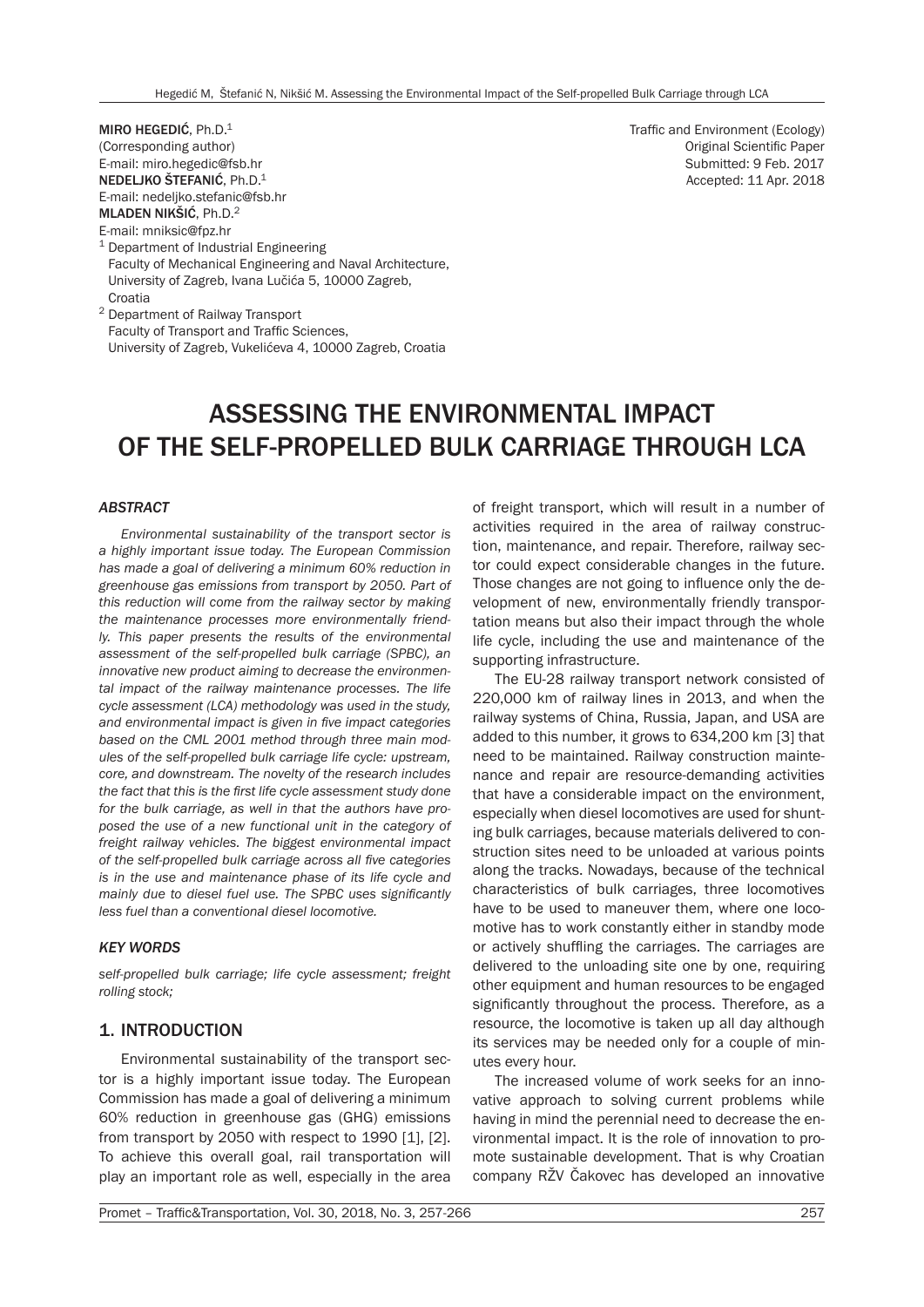product named the self-propelled bulk carriage (SPBC) that can improve the environmental impact of railway construction, maintenance, and repair activities. The SPBC is a self-propelled bulk carriage that has the capability to move on rails using its own traction system and is operated via remote control. Although it uses less energy to operate compared to three diesel locomotives, the SPBC has a certain environmental impact throughout its life cycle.

To assess the environmental impact of the SPBC, life cycle assessment (LCA) [4] methodology was used. In the railway industry, a product's life cycle is divided into three core modules: (1) upstream, (2) core, and (3) downstream. The downstream module is further divided into two phases: (a) use and maintenance (UaM), (b) end of life (EoL) phase. LCA provides a systematic profile of environmental burden over the life cycle of a product and includes energy, material, and waste flows associated with the product, as well as their environmental impact [5]. It allows us to model the environmental impacts in numerous categories.

To assess the environmental impact of rail vehicles, several studies have used LCA in different projects and countries across the globe, such as Belgium [6], China [7], Germany [8], Sweden [9], [10], Korea [11], Switzerland [12], Norway [13], Turkey [14], USA [15], Italy [16], Portugal [17]. However, LCA has not been performed for any rail bulk carriage.

This paper presents the results of the LCA study of the SPBC. It is the first LCA for the self-propelled bulk carriage in the world. The study aims to assess the total life cycle environmental impact of the self-propelled bulk carriage, which is built as a prototype product with the aim to make railway construction, maintenance, and repair more environmentally friendly. This study has not been done as a comparison, so there is no comparative analysis between this LCA and the results of different LCAs because of two reasons: (1) there is no study that has assessed the environmental impact of the bulk carriage, and (2) the first aim of the study was to obtain environmental data for the prototype product of the self-propelled bulk carriage.

Quantification of environmental performance in LCA studies is most often based on rules defined within the study by the authors or study commissioners, which makes it difficult to compare the results of studies concerning a similar product unless both studies are based on the same rules, which is often not the case [18]. To make studies more comparable, a growing body of standards has been developed under the name product category rules (PCR) [19]. PCR provides guidance for companies that have to embark on the journey of creating LCA reports for their products so they can obtain and publish environmental data which are comparable to similar products or a group of

products. PCRs are defined in ISO 14025:2006 [20] as a set of specific rules, requirements, and guidelines for developing Type III environmental declarations (environmental declaration providing quantified environmental data using predetermined parameters and, where relevant, additional environmental information) for one or more product categories (group of products (any goods or service) that can fulfil equivalent function). The general LCA methodology used in this study is based on ISO 14040:2006 [21], ISO 14044:2006 [22], and ICDL Handbook [23]. In order to analyze environmental impact, the CML2001 (baseline) method is used.

The function of the studied system is delivery of construction material to the site and unloading of the needed amount of material precisely where it is going to be used. Therefore, in the life cycle interpretation part of this study, the functional unit of 1 ton per 1 kilometer (tkm) is used. However, the use of the functional unit of 1 ton per 1 working hour would be more suitable for this kind of self-propelled vehicles.

The novelty of this research is that no similar study has been carried out for the bulk carriage, as well that the authors have proposed the use of a new functional unit in the category of freight railway vehicles. The present work is different from others because it provides new insights into how innovative approach to railroad maintenance can lower the environmental impact of railroad maintenance activities. The paper is structured as follows: in section two, the methodological approach is defined; section three presents results of the study; in section four, a discussion is given; and, finally, the conclusions are presented in section five.

# 2. LIFE CYCLE ASSESSMENT **METHODOLOGY**

Life cycle assessment is a science-based, comparative analysis and assessment of the environmental impacts of product systems [4]. Life cycle assessment was developed as an analytical tool to help assess the environmental impacts of products or services [24]. The holistic system's perspective which is applied in LCA [24] makes it a valuable decision support methodology in companies that want to develop their activities in an environmentally friendly direction. LCA is an iterative technique, and sometimes information defined in the first phase have to be updated accordingly. Life cycle assessment has its roots in the 1960s and early 1970s [24], when the first study focusing on environmental impacts from different types of beverage containers took place in the USA. An LCA comprises four main phases according to the ISO 14040 [21] standard: (1) Goal and scope definition, (2) Inventory analysis, (3) Impact assessment, (4) Interpretation, as shown in *Figure 1*.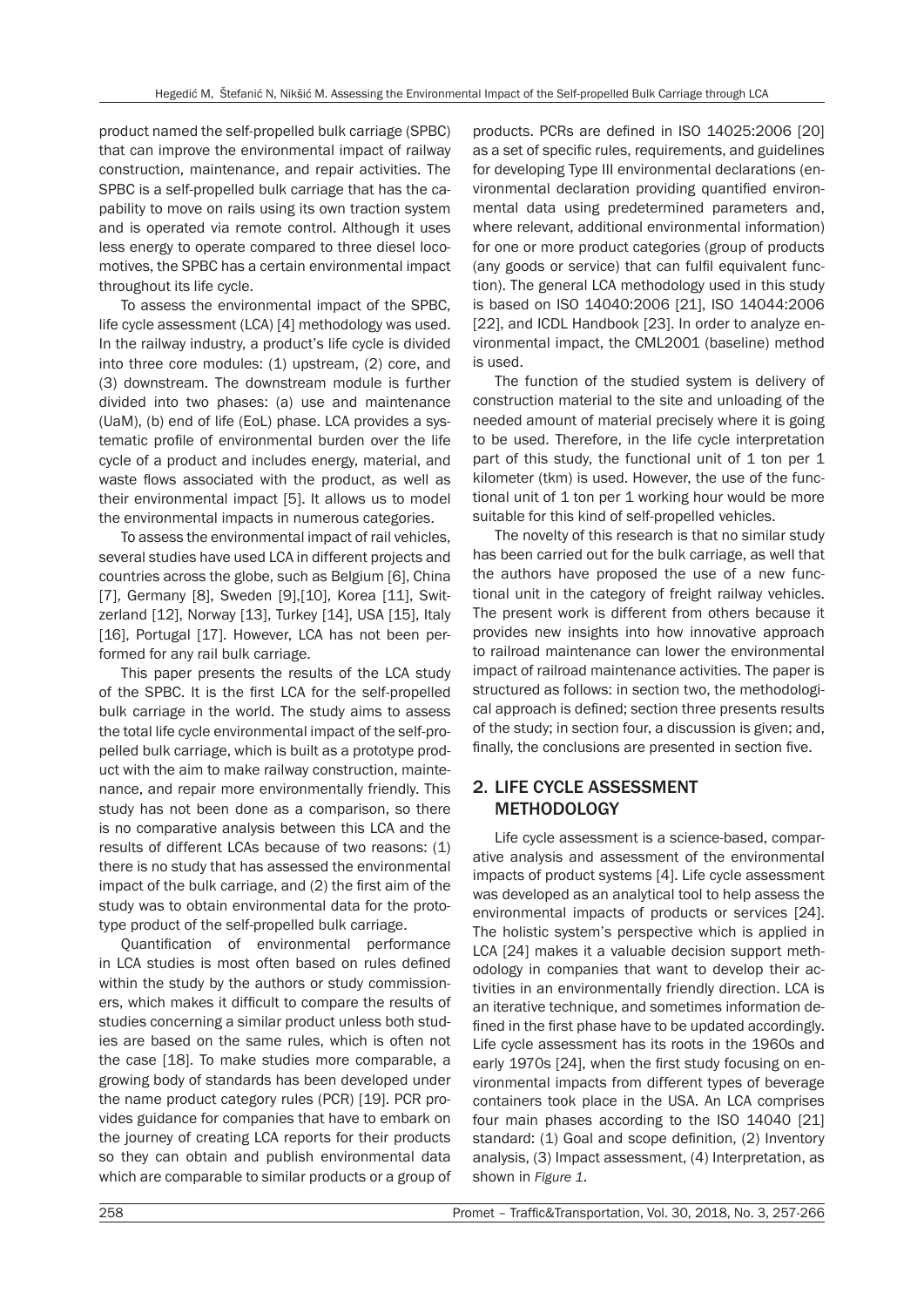

*Figure 1 – Life cycle assessment framework [21]*

## 2.1 Goal and scope definition

The first step of an LCA is to give the background for the study and provide data such as intended application, reasons for carrying out the study, intended audience, product system to be studied, data quality, system boundaries, impact categories, functional unit, etc. [4], [21]. A more detailed set of rules that have to be used when conducting an LCA study can be found in other standards that are referencing ISO 14040, such as environmental product declaration (EPD), also called "Level 3" labelling [4]. The goal and scope phase defines the context of the study and includes technical details needed for the study.

The goal of this study was to assess the environmental impact of the self-propelled bulk carriage shown in *Figure 2*. The study serves as a background for the environmental product declaration.



*Figure 2 – Self-propelled bulk carriage (SPBC)*

Regarding the functional unit, the PCR [19] for rolling stock distinguishes passenger rolling stock and freight rolling stock. The SPBC fits into the category of freight rolling stock. The functional unit for freight rolling stock is the transport of  $1$  ton for  $1$  km, therefore

the functional unit for this study is defined as: "one ton of transported and unloaded material per kilometer". In a study of the environmental performance of the Bothnia Line in Sweden [9], the same functional unit was used to allocate freight transport. In this study, reference flow is given as one SPBC. The technical specification of the studied self-propelled bulk carriage is given in *Table 1*.

*Table 1 – Technical specification of the carriage*

| Y25 Lsd-1                 |
|---------------------------|
| Yes (KNORR) KE-GP-A-2x10" |
| DRV2A-450H                |
| 4                         |
| 22.5t                     |
| 37.34 t                   |
| 90.0 t                    |
| 52.66 t                   |
| 100 km/h                  |
| 100 km/h                  |
| $50 \text{ m}^3$          |
| $35 \text{ m}^3$          |
| 11.2 <sub>m</sub>         |
| 2.72 m                    |
| 10700 mm                  |
| 15740 mm                  |
| 1435 mm                   |
| 1060+5-10 mm              |
| ST-9-2/160 - 1500 kN      |
| 1350 kN                   |
| 1500 kN                   |
| 50 kJ                     |
|                           |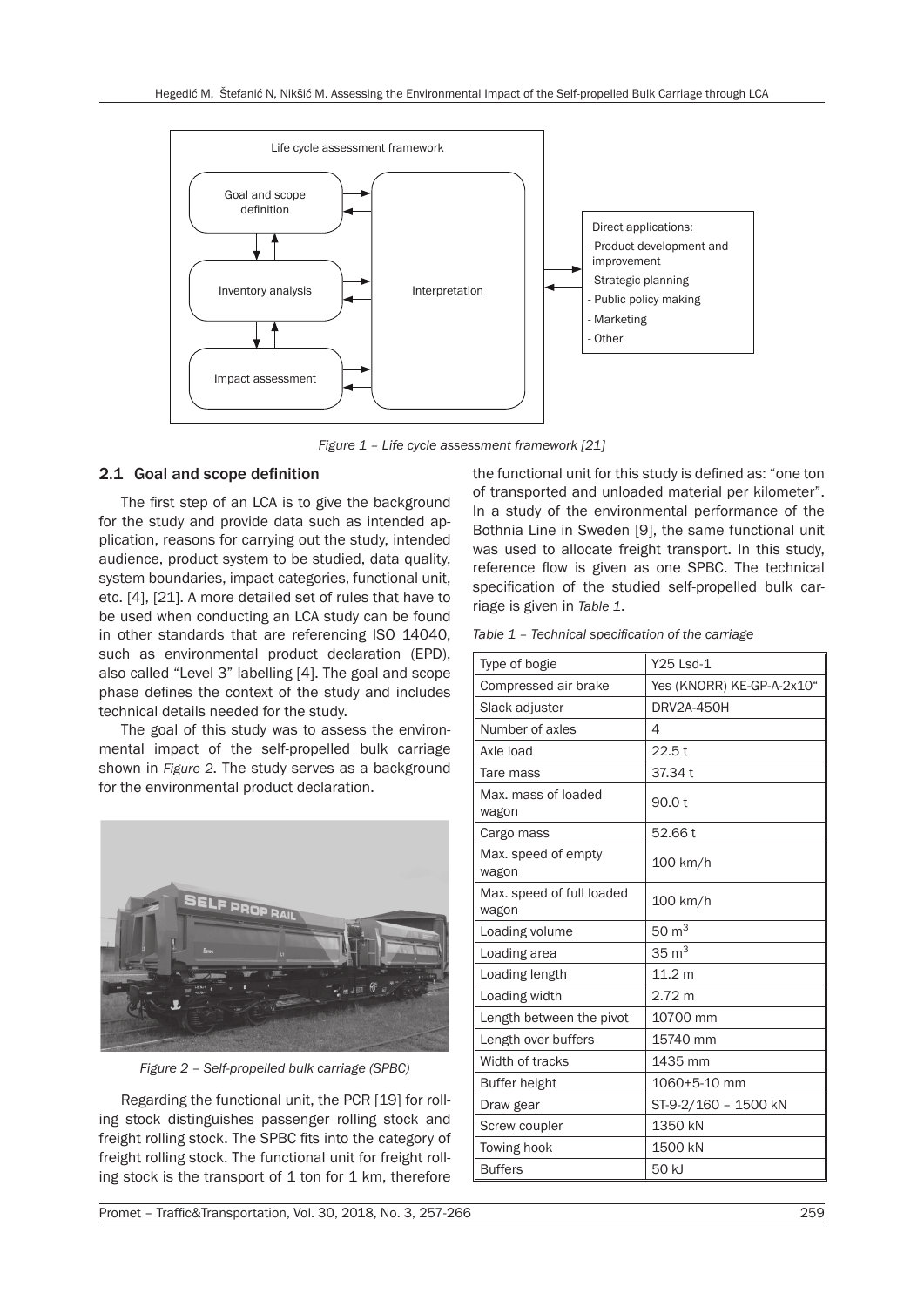One of the main objectives of the goal and scope phase of the LCA is to define the boundaries of the studied system. The LCA calculations include all upstream, core, and downstream processes, and within the system's boundaries are processes related only to the production, operation, and disposal of the rolling stock. Upstream and downstream infrastructure is excluded from the calculations. The preferred method of presenting system boundaries is through the process flow chart. A simplified version of the process flow chart for the SPBC is given in *Figure 3*.

To analyze the environmental impact, the CML2001 (baseline) method is used. LCA methodology covers three areas of protection: human health, natural environment, and natural resources. The environmental impact categories considered in this study are: (1) acidification potential (AP), (2) climate change (GWP100), (3) eutrophication (EP), (4) ozone layer depletion (ODP), and (5) photochemical oxidation (POCP). A description of every category is given in *Table 2*. The CML2001 (baseline) method was chosen as sufficient for this study because it contains all the impact factors that are recognized as relevant and defined by PCR for rolling stock [19].



*Figure 3 – System boundaries*

| Impact category                   | Reference unit      | Definition                                                                                                                                                                                                                                                                                                                                                                                                                                                                                                                                                                       |
|-----------------------------------|---------------------|----------------------------------------------------------------------------------------------------------------------------------------------------------------------------------------------------------------------------------------------------------------------------------------------------------------------------------------------------------------------------------------------------------------------------------------------------------------------------------------------------------------------------------------------------------------------------------|
| Acidification<br>potential (AP)   | $kg(SO2 - eq.)$     | The aggregate measure of the acidifying potential of some substances,<br>calculated through the conversion factor of sulfur oxides and nitrogen and<br>ammonia into acidification equivalents (H+ ion).                                                                                                                                                                                                                                                                                                                                                                          |
| Climate change<br>$-$ GWP100      | $kg (CO2 - eq.)$    | Climate change is defined as the impact of human emissions on the<br>radiative forcing (i.e., heat radiation absorption) of the atmosphere. Global<br>warming potentials (GWPs) were used as characterization factors to assess<br>and aggregate the interventions for the impact category climate change. In<br>particular, GWPs depend on the time horizon T to which integration is<br>performed. In this case, the time horizon T is equal to 100 years (GWP100).                                                                                                            |
| Eutrophication (EP)               | kg (PO $_A$ – eq.)  | Eutrophication covers all potential impacts of excessively high environmen-<br>tal levels of macronutrients, the most important of which are nitrogen (N)<br>and phosphorus (P). Nutrient enrichment may cause an undesirable shift in<br>species composition and elevated biomass production in both aquatic and<br>terrestrial ecosystems. In addition, high nutrient concentrations may also<br>render surface waters unacceptable as a source of drinking water. The<br>areas of protection are the natural environment, natural resources, and the<br>man-made environment. |
| Ozone layer<br>depletion (ODP)    | $kg$ (CFC-11 - eq.) | Ozone layer depletion refers to the thinning of the ozone layer as a result of<br>anthropogenic emissions. This causes a greater fraction of solar UV-B<br>radiation to reach the earth's surface, with potentially harmful impacts on<br>human health, animal health, terrestrial and aquatic ecosystems, biochemi-<br>cal cycles and materials. Ozone layer depletion thus impinges on all four<br>areas of protection: human health, the natural environment, the man-made<br>environment, and natural resources.                                                             |
| Photochemical<br>oxidation (POCP) | $kg (C_2H_4 - eq.)$ | The photo-oxidant formation is the formation of reactive chemical com-<br>pounds such as ozone by the action of sunlight on certain primary air<br>pollutants. Those reactive compounds may be injurious to human health<br>and ecosystems and may also damage crops. Photochemical ozone creation<br>potentials (POCPs) were used as a characterization factor to assess and<br>aggregate the interventions for this impact category.                                                                                                                                           |

*Table 2 – Definition of impact categories [25]*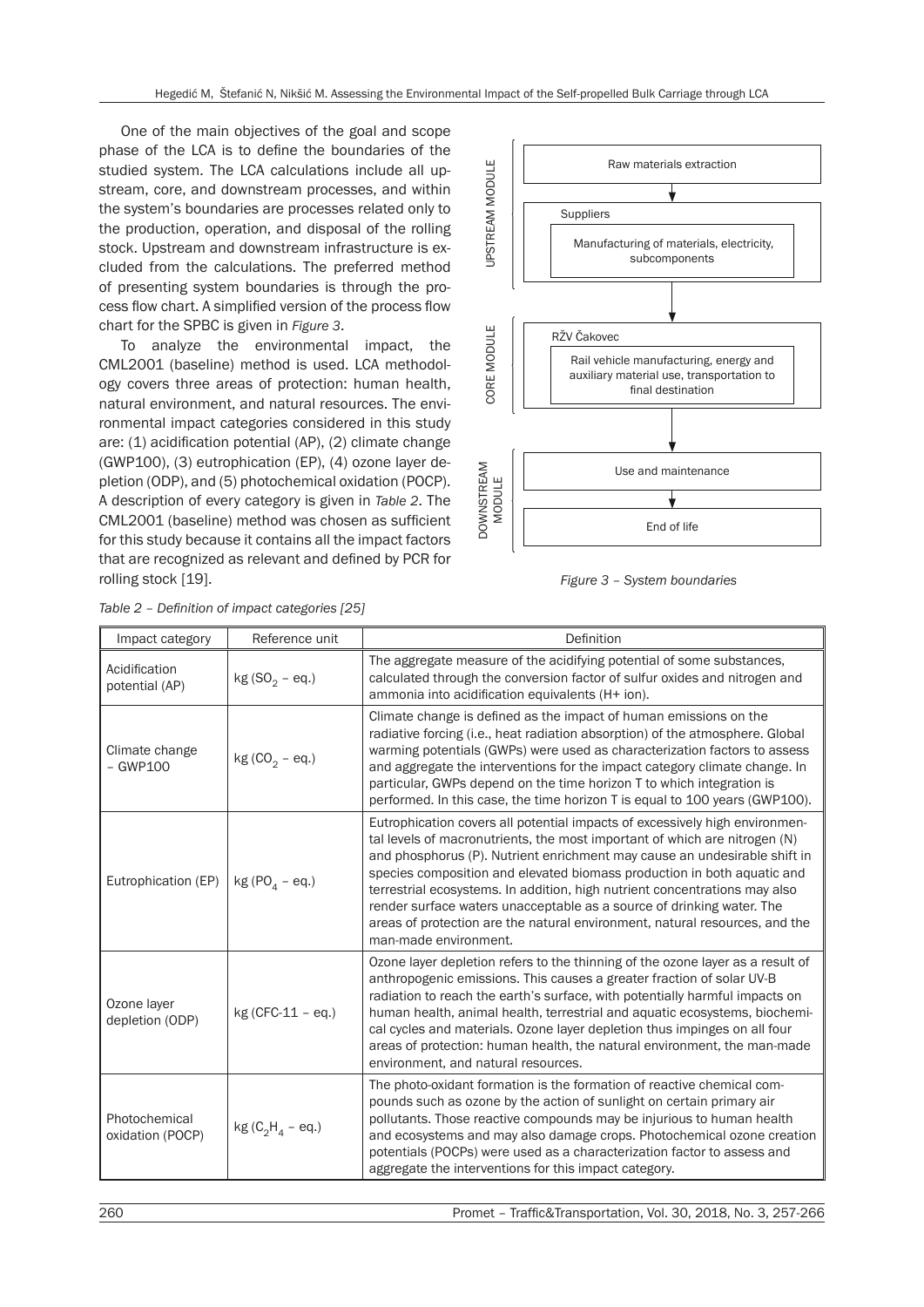#### 2.2 Life cycle inventory analysis

Life cycle inventory analysis (LCI) is considered the core of LCA methodology. Through the life cycle inventory phase, the actual data collection and modeling of the system was done following the directions, i.e., the goal and scope defined in the previous chapter. The inventory phase includes the collection of the required data for flows to and from processes including: (a) elementary flows (use of resources as well as emissions and other interventions with the ecosphere, such as land use), (b) product flows (goods and services both as products of the process (output) but also inputs/ consumables of the process) that link the analyzed process with other processes, (c) waste flows (both wastewater and solid/liquid wastes) that are linked with waste management processes. This is to ensure a complete modeling of the related efforts and environmental impacts. Other information identified in the scope as relevant for the analyzed system, including statistical data (e.g. energy mix, market mix, etc.), process and product characteristics (e.g. functions and functional units), all other data and information, except for those directly related to impact assessment. A flowchart representing system borders and therefore the included processes is presented in *Figure 3*.

As shown in *Table 3*, the SPBC is mainly built out of metals (97.72%). Therefore, manufacturing of metals, their transport, and use will have the most significant impact in the upstream and core modules, as well as in the end of the life phase of the downstream module.

Some of the components used in the SPBC are provided by suppliers. Those components include: bogies, brakes, draw gear, buffer spring, hydraulics, and lifting cylinders. Manufacturing of components by suppliers is not included in the scope of the study, only their transport to the SPBC manufacturing site and production of raw material. The components are manufactured according to the technical specification of the products and have to be in compliance with the assembly methods defined by RŽV Čakovec. Every product during the core phase (i.e., manufacturing) uses resources such as electricity, water, and gas. For the time period from January 2013 to September 2014,

the total amount of resources used in RŽV Čakovec was calculated and is shown in *Table 4*. For the same period, the total amount of working hours used at RŽV Čakovec was calculated and resulted in 310,000.00 working hours (WH).

*Table 4 – Resource use: January 2013 to September 2014*

| Resource    | Total use  | Unit           |
|-------------|------------|----------------|
| Electricity | 766,897.00 | kWh            |
| Gas         | 173,940,00 | m <sup>3</sup> |
| Water       | 21,390,00  | m <sup>3</sup> |

When performing an LCA study, commissioners have a hard time collecting data because in most cases companies do not have information on how certain resources are allocated to processes, therefore an allocation procedure has to be employed. *Table 4* shows the results of resource use for the whole company. In this case, working hours were used to allocate resource use to the SPBC processes. The following formulas were employed to calculate how much of a resource was used per working hour.

$$
U_W = \frac{Amount of water used}{Total working hours}
$$
 (1)

$$
U_G = \frac{Amount of gas used}{Total working hours}
$$
 (2)

$$
U_E = \frac{Amount of electricity used}{Total working hours}
$$
 (3)

 $U_w$  –specific use of water per one working hour  $[m^3/h]$ 

 $U_G$  –specific use of gas per one working hour  $\lceil m^3/h \rceil$ 

 $U_F$  –specific use of electricity per one working hour [kWh/h]

The results of the specific use of resources are obtained by dividing the total amount of the resources used in a certain time period by the total number of working hours occurred in the same time period. The results of the specific use of water, gas, and electricity are given below.

$$
U_W = \frac{21390}{310000} = 0.0690
$$

| Material      | Car body  | Bogies and running gears | Traction and electric<br>equipment | Unit | Percentage |
|---------------|-----------|--------------------------|------------------------------------|------|------------|
| Metals        | 20,802,40 | 9.296.50                 | 3.128.20                           | kg   | 97.72%     |
| Polymers      | 0.00      | 3.00                     | 207.00                             | kg   | 0.62%      |
| <b>Fluids</b> | 0.00      | 0.00                     | 265.00                             | kg   | 0.78%      |
| Elastomer     | 0.00      | 0.50                     | 1.40                               | kg   | 0.01%      |
| Other         | 0.00      | 100.00                   | 196.00                             | kg   | 0.87%      |
| Total mass    | 20,802.40 | 9,400.00                 | 3,797.60                           | kg   | 100%       |

*Table 3 – Total amount of used material*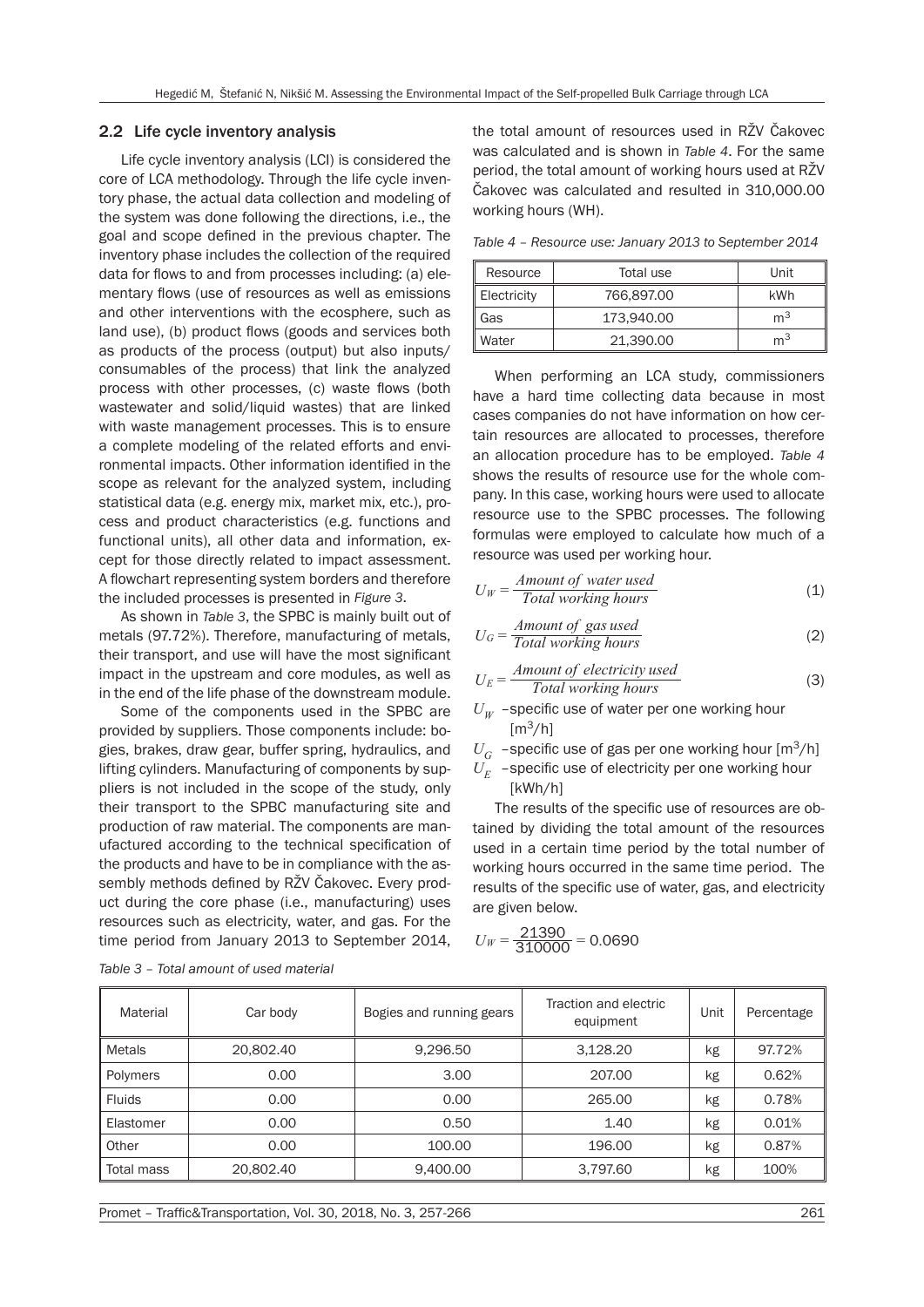$$
U_G = \frac{173940}{310000} = 0.5611
$$

$$
U_E = \frac{766897}{310000} = 2.4739
$$

To estimate the number of used resources for the manufacturing of the SPBC, first, a total amount of working hours needed for the production of the SPBC was calculated and resulted in 2,400 h. This amount includes 350 h needed for painting. Second, the specific use of resources had to be multiplied by the total number of working hours needed for the manufacture of the SPBC using the formulas listed below.

$$
E_{SPBC} = U_E \cdot WH_{SPBC} \tag{4}
$$

$$
G_{SPBC} = U_G \cdot WH_{SPBC} \tag{5}
$$

$$
W_{SPBC} = U_W \cdot WH_{SPBC} \tag{6}
$$

 $E_{SPBC}$  –electricity used to produce one SPBC [kWh]<br> $G_{SPBC}$  –gas used to produce one SPBC [m<sup>3</sup>]  $G_{SPBC}$  –gas used to produce one SPBC  $[m^3]$ <br> $W_{SPBC}$  –water used to produce one SPBC [m -water used to produce one SPBC [m<sup>3</sup>]  $W\!H_{SPBC}$  –working hours needed to produce one SPBC  $E_{SPBC}$  = 2.4739 ⋅ 2400 = 5937.3

 $G_{SPBC}$  = 0.5611 ⋅ 2400 = 1346.6

#### $W_{SPBC}$  = 0.0690 ⋅ 2400 = 165.6

Regarding the transportation for the parts supplied by suppliers, the distances between suppliers' manufacturing sites and the SPBC manufacturing site were determined by calculating the total travel distances between two sites using Google maps. For the materials used directly at the RŽV Čakovec production site (raw and part of the auxiliary materials), the average transportation distance was chosen according to the cut-off rules in PCR [19] for the rolling stocks, which results in 500 km of road transport. When data about a process was not available, an equivalent of aluminum production was taken into consideration as defined in the cut-off rules of the PCR [19] for rolling stock. A diesel motor drives the SPBC. The data concerning the diesel motor is given in *Table 5*. The data was obtained from the official technical documentation provided by the manufacturer.

*Table 5 – Properties of the SPBC diesel motor*

| Property                    | Value              |  |
|-----------------------------|--------------------|--|
| Number of cylinders         | 4                  |  |
| Cooling                     | Liquid             |  |
| Power                       | 41.5 kW            |  |
| Engine volume               | 3200 $cm3$         |  |
| Fuel consumption (80% load) | 230 g/kWh; 8.0 l/h |  |
| NO <sub>x</sub>             | $5.8$ g/kWh        |  |
| PT                          | 0.291 g/kWh        |  |
| rpm                         | /min               |  |

#### Life cycle impact assessment

Life cycle impact assessment (LCIA) is a permanently evolving phase of LCA consisting of about 10–15 well-developed impact categories (IC) [4]. According to ISO 14040:2006, [21] LCIA consists of mandatory and optional elements. Primary elements include a selection of impact categories, category indicators, characterization model, assignment of LCI results, and calculation of category indicator results. In this study, the primary data used are from the year 2014. The secondary data are based on the ELCD 3.2 database and correspond to the year of every particular dataset. The timeframe of the ELCD 3.2 dataset is from 2010 to 2015. To calculate the environmental impact, OpenLCA software version 1.41 was used. The environmental impact of the SPBC throughout its life cycle is quantified through environmental impact categories based on the CML 2001 (baseline) method. The CML 2001 method was used in an LCA study in Italy [16] that was assessing the environmental impact of a heavy metro train and another one in Portugal [17] to perform a sensitivity analysis. *Figure 4* presents a detailed tree diagram of all processes considered in the LCA, divided into the upstream, core, and downstream modules. The beginning of the arrow represents the phase to which the environmental impact of a certain process is allocated.

When environmental data for certain processes were missing, scientific literature was used to obtain their environmental impact, as well as the cut-off rules defined in the PCR [19] document for the rolling stock. The results of this LCA model are given in the following chapter.

#### 3. RESULTS

In this chapter, an analysis of the SPBC life cycle impact on the environment is presented. The results are given in five categories through the three modules of the SPBC lifecycle. Furthermore, the results of the environmental impact are normalized per functional unit and shown in *Table 6*. To be able to normalize the data, the functional unit and its total value had to be calculated. Calculation of ton kilometers as functional unit considers several assumptions to be made. Firstly, it is assumed that the total lifespan of SPBC will be 35 years. Secondly, the SPBC is going to work 43,750.00 working hours in total at the average speed of 4.8 kilometers per hour, which results in 210,000.00 kilometers. Thirdly, the average mass of the 80% SPBC load will be 79.47 tons. When total kilometers travelled are multiplied with the average mass, the result for the functional unit is 16,688,280.00 tkm. Because of the specific way of use of the SPBC, the functional unit given in tkm is very low compared to the functional units of rail vehicles. For example, according to [9], a freight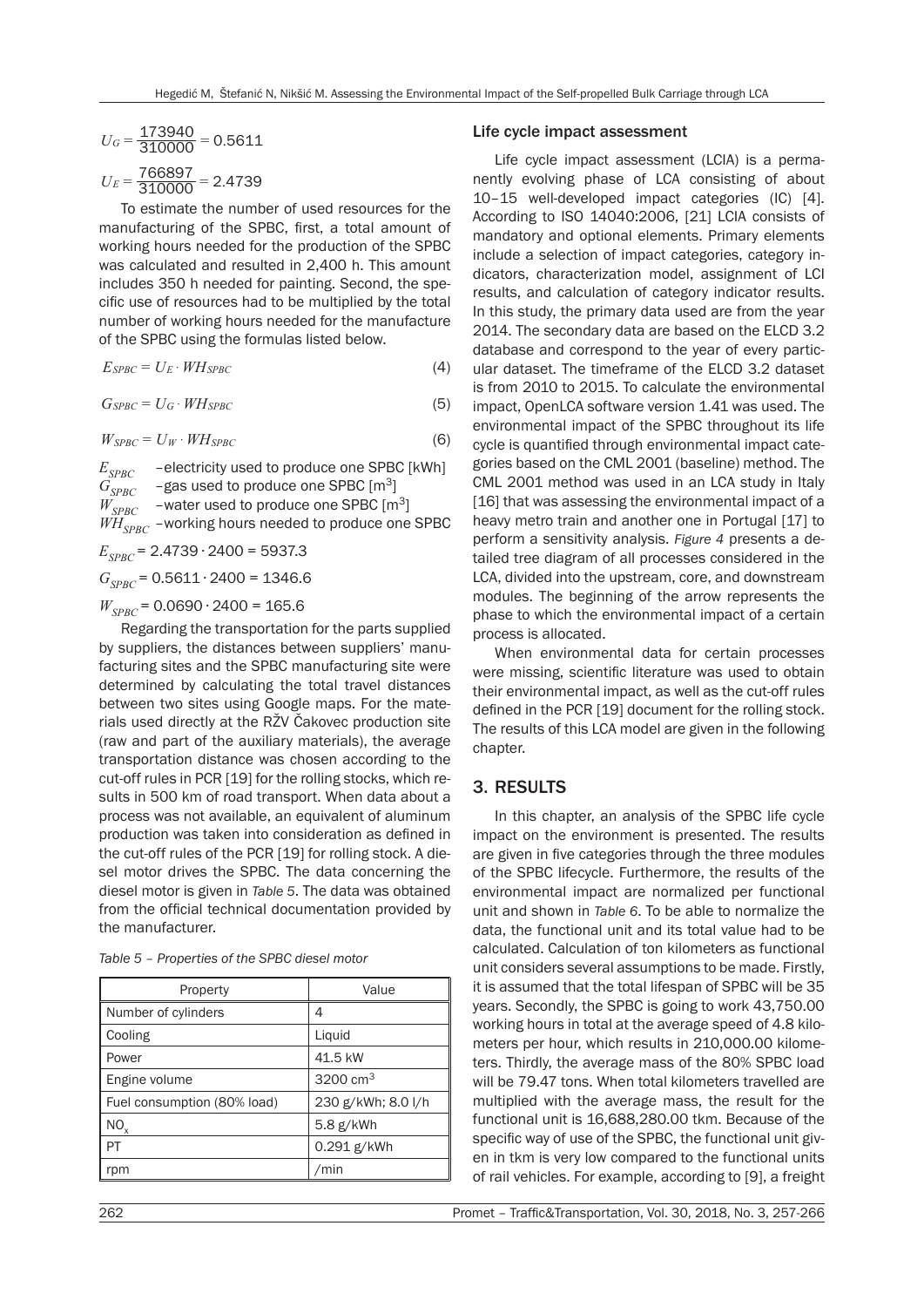

*Figure 4 – Process tree diagram of the SPBC life cycle*

| Impact category            | Unit                                           | Total     | Upstream  | Core      | Downstream |           |
|----------------------------|------------------------------------------------|-----------|-----------|-----------|------------|-----------|
|                            |                                                |           |           |           | UaM        | EoL       |
| Acidification potential    | $kg(SO2 - eq.) / tkm$                          | 5,378E-04 | 8.285E-06 | 3.065E-06 | 5.264E-04  | 1,096E-07 |
| Climate change -<br>GWP100 | $kg (CO_2 - eq.) / tkm$                        | 7,386E-02 | 2.810E-03 | 7.614E-04 | 7.021E-02  | 7,133E-05 |
| Eutrophication             | kg (PO <sub><math>_4</math></sub> – eq.) / tkm | 1.210E-04 | 7.947E-07 | 3.866E-07 | 1.198E-04  | 1,086E-08 |
| Ozone layer depletion      | $kg (CFC-11 - eq.) / tkm$                      | 1.272E-08 | 2,760E-11 | 6.753E-11 | 1.262E-08  | 3,632E-12 |
| Photochemical oxidation    | $kg (C_2H_4 - eq.) /$ tkm                      | 1,568E-05 | 1.215E-06 | 1,688E-07 | 1,429E-05  | 6,903E-09 |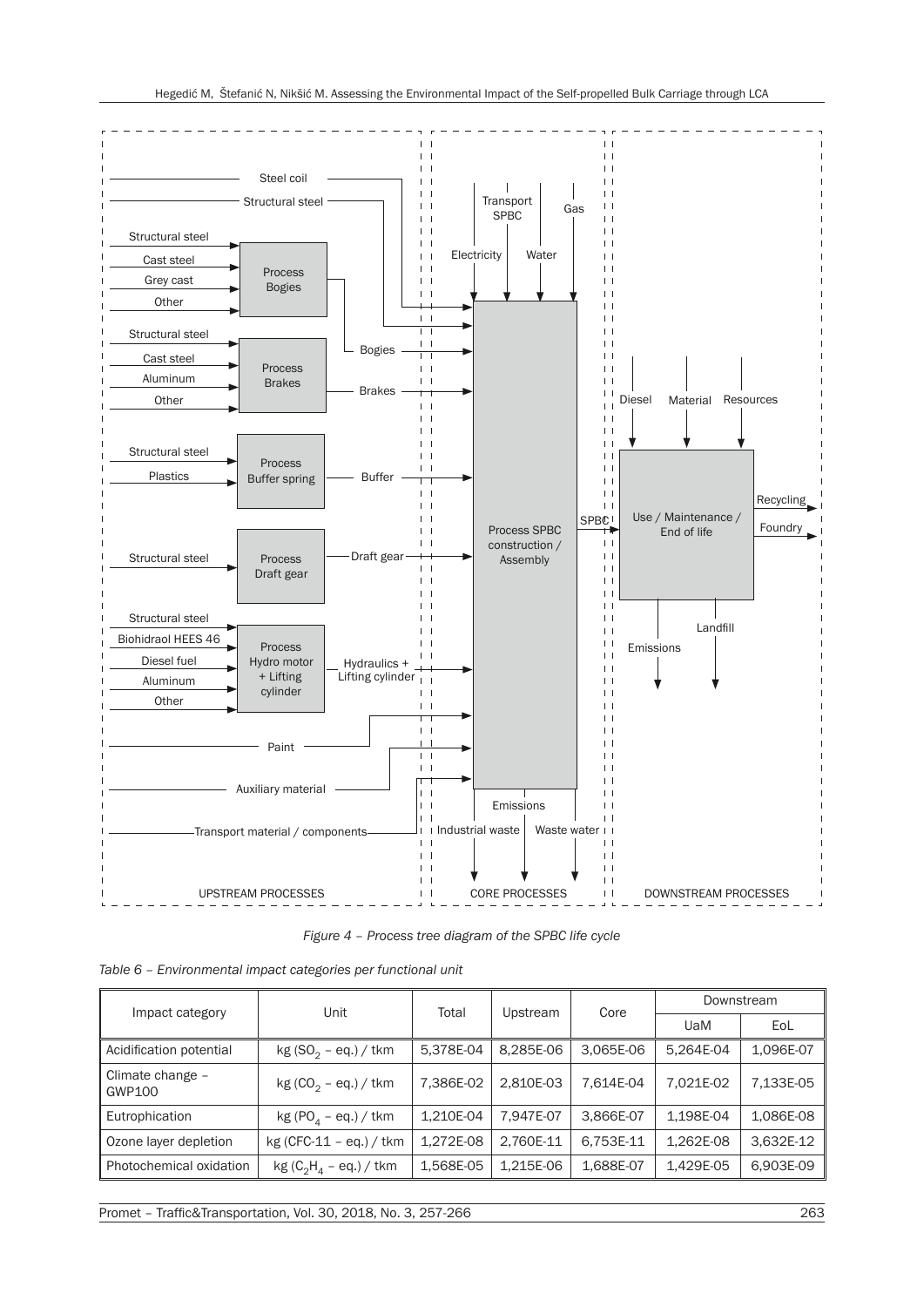train operating at the Bothnia Line in Sweden is estimated to work 3,280,320,000.00 tkm. This difference is mainly due to the fact that general freight trains such as locomotive Re 460 have life performance of 9.6 million kilometers whereas the SPBC has a 45.7 times lower total lifetime performance (210,000.00 km), hence it operates in different conditions where the average speed of the SPBC is assumed to be 4.8 km/h.

When analyzing the environmental impact through environmental categories, it can be obtained from *Table 4* that the biggest environmental impact is achieved in the use and maintenance phase (UaM) through all impact categories.

## 4. DISCUSSION

The biggest environmental impact of the SPBC through all impact categories is achieved in the use and maintenance phase. Through a detailed analysis of every impact category, we have discovered that the main contributing process to the environmental impact in the use and maintenance phase is the diesel production and consumption process. To be sure that the diesel production and consumption process is the most important contributor, a sensitivity analysis was conducted to check how environmental indicators change when assumptions on the SPBC working hours and, accordingly, assumptions on its diesel consumption change. Therefore, three scenarios were developed, where scenario one was set as the baseline for the sensitivity check. The sensitivity analysis is given below.

For the baseline scenario, it was assumed that the average fuel consumption (diesel fuel) would be 350,000 liters per lifespan of 35 years. To obtain the other two scenarios, the baseline fuel consumption was decreased by 25% in scenario 2 and increased by 25% in scenario 3. For this change to occur, an assumption was made that in scenario 2 the working hours of the SPBC per day will be 25% lower than in the baseline scenario, and in scenario 3 the working hours will be 25% higher than in baseline scenario. For scenarios 2 and 3, new environmental impact data

was calculated using OpenLCA. Therefore, to calculate the environmental impact in scenario 2, an average fuel consumption of 262,500.00 liters was taken into consideration. For scenario 3, an average fuel consumption of 437,500.00 liters was taken into consideration. Only data regarding the environmental impact categories would be considered in this sensitivity analysis because those categories present summarized environmental impact data. The percentage of change per every impact category is given in *Figure 5*.

It can be concluded from the data presented in *Figure 5* that change in diesel consumption affected the results through all environmental impact categories, hence the biggest impact was achieved in the categories of eutrophication, ozone layer depletion, and acidification potential. These results were expected because the diesel fuel production and consumption processes are the main contributors to the aforementioned categories. Additionally, depletion of abiotic resources could be considered as an impact category, but, given the relatively low fuel consumption during the SPBC life time, this indicator was not significant and therefore was not taken into consideration. Finally, it is recommended to pay closer attention to the work mode of the SPBC, so that the use of diesel fuel per working hour can be decreased in the future. Furthermore, the use of an electrical propelled system might be considered in the future, but this option will need a more detailed analysis.

## 5. CONCLUSION

This study was intended for internal use and for obtaining the necessary certificates needed for the commercialization of the SPBC, such as the EPD. Cutoff and allocation rules, as well as system boundary definition rules associated with PCR for rolling stock, were followed so the study data could be compared with those of other similar studies in the future. The study has demonstrated the fact that the biggest environmental impacts are mainly associated with the use and maintenance phase, which is similar to the case study analyzing the environmental impact of the heavy metro train [16]. This impact was mainly due to the



*Figure 5 – Environmental impact percentage change through scenarios*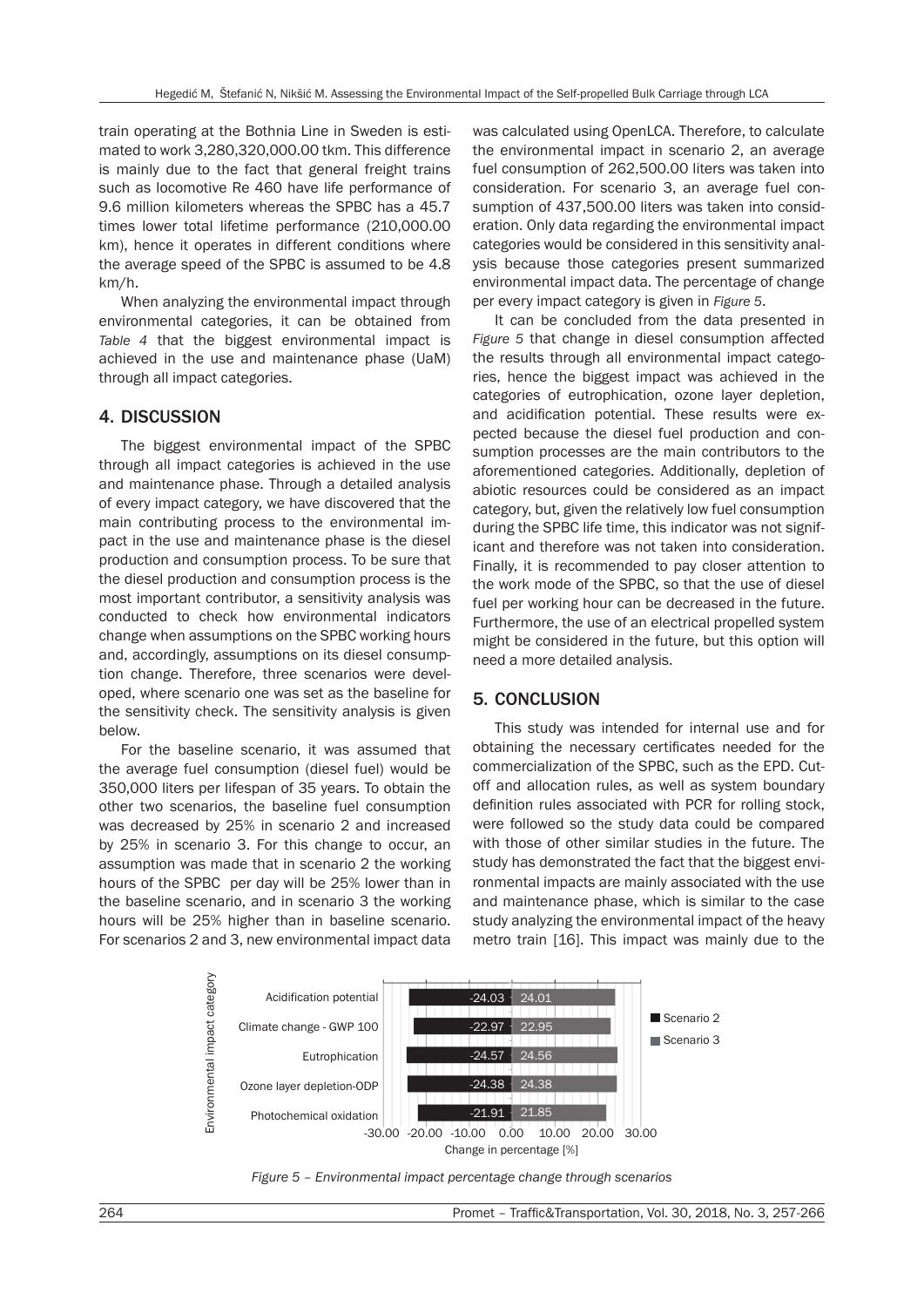use of energy sources such as crude oil but also due to SPBC maintenance activities and use of energy and other resources.

The sensitivity analysis shows that the use and maintenance phase, specifically the diesel consumption process, has a critical impact on the environmental performance of the SPBC. On the other hand, use of the SPBC, which consumes 8 L of fuel per working hour on average compared to 3 locomotives averaging 300 L of diesel fuel per locomotive per hour is already a significant decrease in the environmental impact of railroad maintenance activities. Thus, this significant decrease in the use of diesel fuel for railroad maintenance will contribute to achieving the goal of delivering a minimum 60% reduction in GHG emissions from transport by 2050, as set by the European Commission. The environmental impact of one locomotive needed to haul ballast wagons to a worksite, then uncouple it and return to base is not considered in this study.

To build one SPBC, 97% of the materials required are metals, therefore it is expected that the biggest improvement in the upstream module could be achieved when using more environmentally friendly materials. However, when analyzing the upstream process, results should be taken with caution because the aluminum production process was used when data about a process was missing, resulting in 3.8% of the total materials used. Additionally, when analyzing the whole life cycle of the SPBC, the use of the aluminum production process as substitute to the missing data has a very low percentage (0.5%).

In the life cycle interpretation part of this study, the functional unit of  $1$  ton per  $1$  kilometer was used, as this is a standardized unit [19] applied when considering freight vehicles. However, the use of the functional unit of 1 ton per 1 working hour would be more suitable for this kind of self-propelled vehicles and give more accurate results given that such vehicles do not travel many kilometers but are mostly in standby position or move over very short distances up to 1 km. Authors therefore suggest the use of 1 ton per 1 working hour as the functional unit for the LCA of a self-propelled bulk carriage.

As a final remark, it could be concluded that when the SPBC is used in the process of railroad maintenance, its environmental impact is considerably lower than those of the conventional maintenance methods given the fact that the biggest environmental impact occurs in the use and maintenance phase of the SPBC, which is proven in this study.

#### ACKNOWLEDGMENT

This research has been carried as part of an EU co-financed project on ECO-Innovation.

Dr. sc. MIRO HEGEDIĆ<sup>1</sup> E-mail: miro.hegedic@fsb.hr Dr. sc. NEDELJKO ŠTEFANIĆ<sup>1</sup> E-mail: nedeljko.stefanic@fsb.hr Dr. sc. MLADEN NIKŠIĆ<sup>2</sup>

E-mail: mniksic@fpz.hr

- <sup>1</sup> Zavod za industrijsko inženjerstvo Fakultet strojarstva i brodogradnje, Sveučilište u Zagrebu, Ivana Lučića 5, 10000 Zagreb, Hrvatska
- <sup>2</sup> Zavod za željeznički promet Fakultet prometnih znanosti, Sveučilište u Zagrebu Vukelićeva 4, 10000 Zagreb, Hrvatska

#### *PROCJENA UTJECAJA NA OKOLIŠ SAMOHODNOG VAGONA ZA PRIJEVOZ RASUTOG TERETA KROZ LCA*

### *SAŽETAK*

*Okolišna održivost transportnog sektora je vrlo važan problem današnjice. Europska komisija je postavila cilj smanjenja emisije stakleničkih plinova nastalih od transporta od minimalno 60% do 2050. godine. Dio ovih smanjenja će doći i iz željezničkog sektora na način da će se procesi održavanja učiniti više prijateljski prema okolišu. Ovaj rad predstavlja rezultate procjene utjecaja na okoliš samohodnog vagona za prijevoz rasutog tereta, inovativnog novog proizvoda koji ima cilj smanjiti utjecaj procesa održavanja pruga na okoliš. U radu je korištena metoda procjene životnog ciklusa proizvoda (LCA), a utjecaj na okoliš je prikazan kroz kategorije utjecaja bazirane na CML 2001 metodi kroz tri glavna modula životnog vijeka samohodnog vagona za prijevoz rasutog tereta: uzvodni, središnji, nizvodni. Novost ovog istraživanja uključuje činjenicu da je ovo prva studija procjene utjecaja životnog ciklusa proizvoda na okoliš izrađena za vagon za prijevoz rasutog tereta, a isto tako autori su predložili korištenje nove funkcionalne jedinice za kategoriju željezničkih vozila za prijevoz tereta. Samohodni vagon za prijevoz rasutog tereta ima najveći utjecaj na okoliš kroz svoj cjeloživotni ciklus u fazi korištenja i održavanja i to u svih pet kategorija utjecaja i uglavnom zbog korištenja dizelskog goriva. SPBC koristi značajno manje goriva nego uobičajena dizelska lokomotiva.*

#### *KLJUČNE RIJEČI*

*samohodni vagon za prijevoz rasutog tereta; procjena životnog ciklusa; željeznička vozila za prijevoz tereta;* 

#### **REFERENCES**

- [1] European Commission. *White Paper Roadmap to a Single European Transport Area – Towards a competitive and resource-efficient transport system*. Directorate - General for Mobility and Transport; 2011.
- [2] European Environmental Agency. *EEA SIGNALS 2016: Towards clean and smart mobility – Transport and environment in Europe*. Copenhagen; 2016.
- [3] European Union. *EU transport in figures 2016*. Publications Office of the European Union. Luxembourg; 2016.
- [4] Klöpffer W (ed.). *Background and Future Prospects in Life Cycle Assessment*. Dordrecht: Springer Netherlands; 2014.

Promet – Traffic&Transportation, Vol. 30, 2018, No. 3, 257-266 265 265